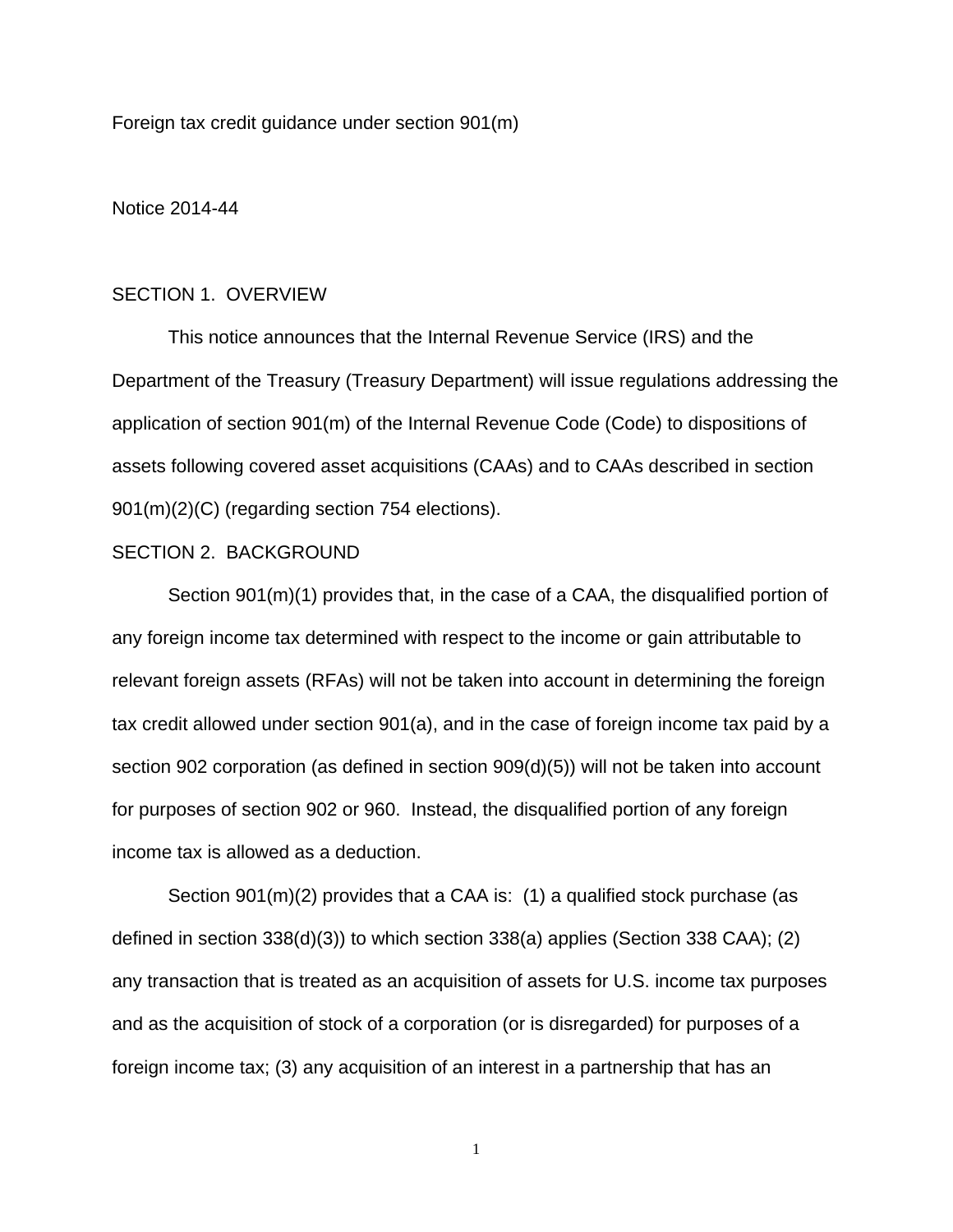election in effect under section 754 (Section 743(b) CAA); and (4) to the extent provided by the Secretary, any other similar transaction.

Section 901(m)(4) provides that the term RFA means, with respect to a CAA, any asset (including goodwill, going concern value, or other intangible) with respect to such acquisition if income, deduction, gain, or loss attributable to such asset is taken into account in determining the foreign income tax referenced in section 901(m)(1).

Section 901(m)(3)(A) provides that the term "disqualified portion" means, with respect to any CAA, for any taxable year, the ratio (expressed as a percentage) of: (1) the aggregate basis differences (but not below zero) allocable to such taxable year with respect to all RFAs; divided by (2) the income on which the foreign income tax referenced in section  $901(m)(1)$  is determined. If the taxpayer fails to substantiate the income on which the foreign income tax is determined to the satisfaction of the Secretary, such income will be determined by dividing the amount of such foreign income tax by the highest marginal tax rate applicable to the taxpayer's income in the relevant jurisdiction.

Section 901(m)(3)(C)(i) provides that basis difference means, with respect to any RFA, the excess of (1) the adjusted basis of such asset immediately after the CAA, over (2) the adjusted basis of such asset immediately before the CAA. The basis difference can be either a positive or a negative number.

Section 901(m)(3)(B)(i) provides the general rule that the basis difference with respect to any RFA will be allocated to taxable years using the applicable cost recovery method for U.S. income tax purposes.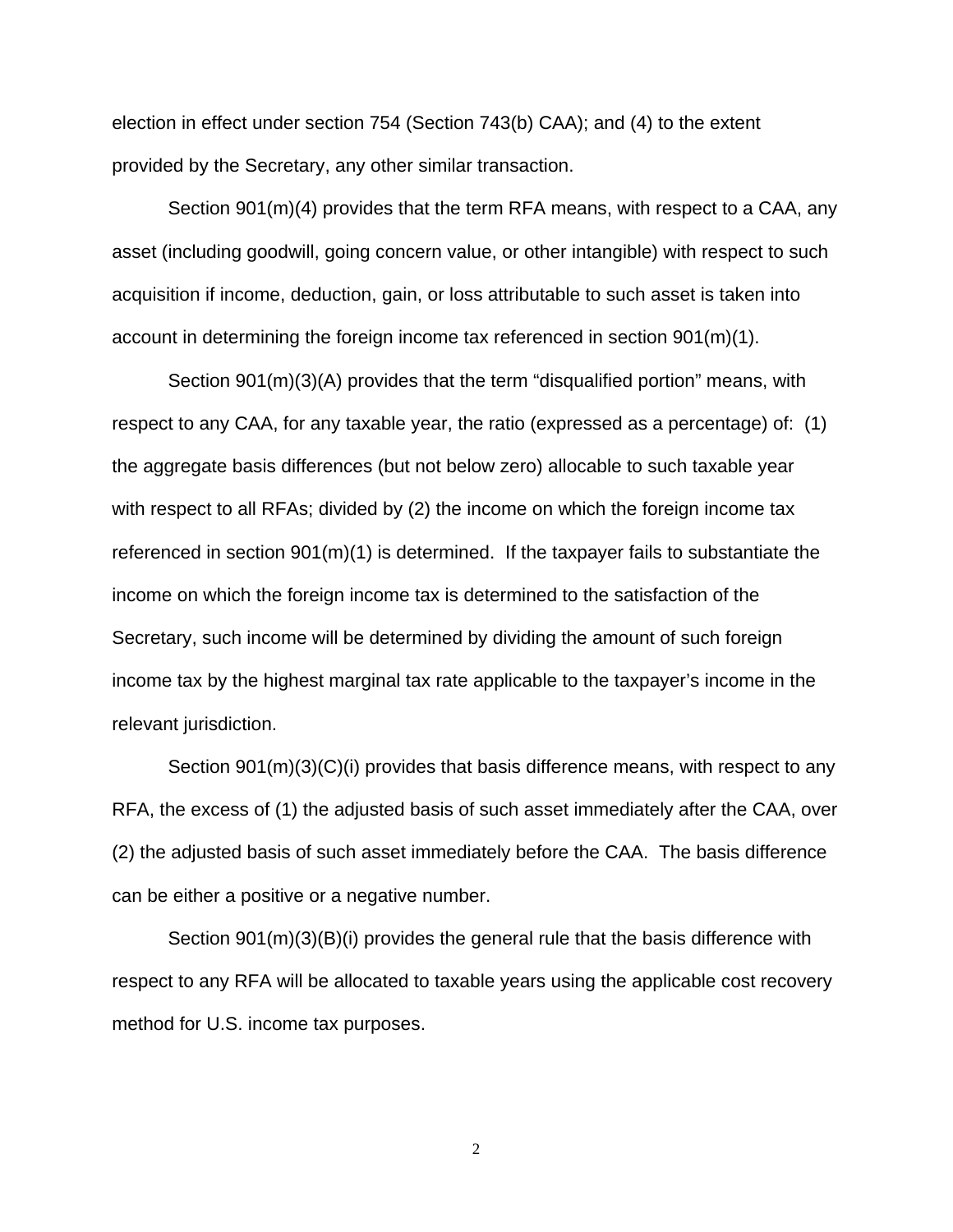Section 901(m)(3)(B)(ii) provides that, except as otherwise provided by the

Secretary, if there is a disposition of any RFA, the basis difference allocated to the

taxable year of the disposition will be the excess of the basis difference of such asset

over the aggregate basis difference of such asset that has been allocated to all prior

taxable years (Unallocated Basis Difference). No basis difference with respect to such

asset will be allocated to any taxable year thereafter.

Regarding the treatment of dispositions of RFAs, the Staff of the Joint Committee

on Taxation's technical explanation of section 901(m) provides:

If there is a disposition of any relevant foreign asset before its cost has been entirely recovered or of any relevant foreign asset that is not eligible for cost recovery (e.g., land), the basis difference allocated to the taxable year of the disposition is the excess of the basis difference with respect to such asset over the aggregate basis difference with respect to such asset that has been allocated under this provision to all prior taxable years. Thus, any remaining basis difference is captured in the year of the sale, and there is no remaining basis difference to be allocated to any subsequent tax years. However, it is intended that this provision generally apply in circumstances in which there is a disposition of a relevant foreign asset and the associated income or gain is taken into account for purposes of determining foreign income tax in the relevant jurisdiction.

Staff of the Joint Committee on Taxation, Technical Explanation of the Revenue

Provisions of the Senate Amendment to the House Amendment to the Senate

Amendment to H.R. 1586, Scheduled for Consideration by the House of

Representatives on August 10, 2010, at 15 (August 10, 2010) (emphasis added).

Section 901(m)(7) provides that the Secretary may issue regulations or other

guidance as is necessary or appropriate to carry out the purposes of section 901(m),

including to exempt from its application certain CAAs and RFAs with respect to which

the basis difference is de minimis.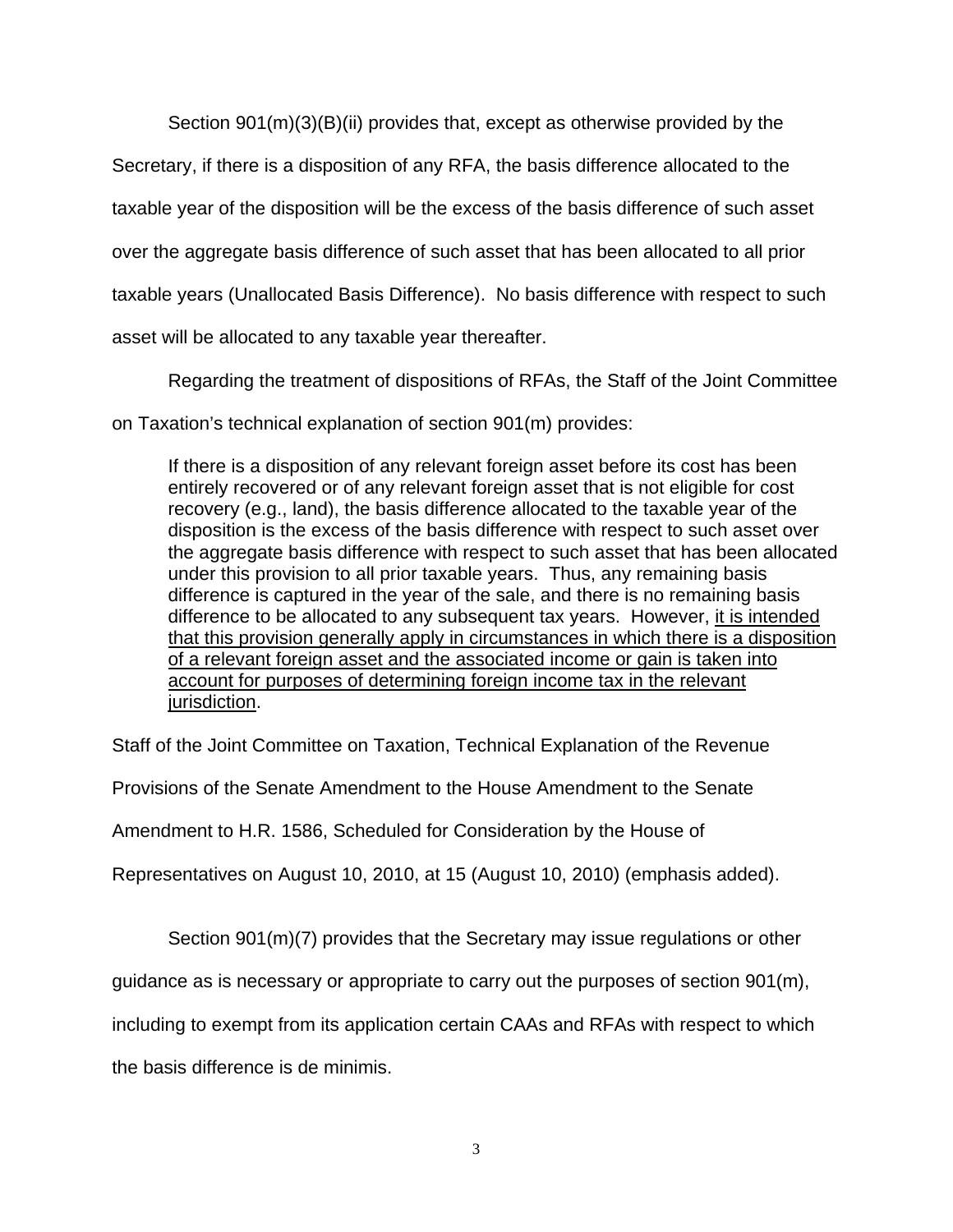### SECTION 3. CONCERNS WITH STATUTORY DISPOSITION RULE

Applying the statutory disposition rule under section 901(m)(3)(B)(ii) to the disposition of an RFA is appropriate in fact patterns in which the gain or loss from the disposition is fully recognized for purposes of both U.S. income tax and a foreign income tax. However, in certain cases, including cases in which the gain or loss from the disposition is recognized for purposes of U.S. income tax but not for purposes of a foreign income tax, or, as described in the next paragraph, cases in which no gain or loss is recognized for purposes of U.S. income tax or the foreign income tax, it may not be the appropriate time for all, or any, of the Unallocated Basis Difference to be taken into account. Furthermore, section 901(m) should continue to apply to the remaining Unallocated Basis Difference.

In this regard, the IRS and the Treasury Department are aware that certain taxpayers are engaging in transactions shortly after a CAA occurs that are intended to invoke application of the statutory disposition rule under section 901(m)(3)(B)(ii) to avoid the purpose of section 901(m). For example, assume USP, a domestic corporation, wholly owns FSub, a foreign corporation, and FSub acquires 100 percent of the stock of FT, a foreign corporation, in a qualified stock purchase (as defined in section 338(d)(3)) for which an election under section 338(g) is made. The acquisition of the stock of FT is a Section 338 CAA, and the assets of FT are RFAs with respect to that Section 338 CAA. Shortly after the acquisition of FT in the Section 338 CAA, FT becomes disregarded as an entity separate from its owner pursuant to an entity classification election under § 301.7701-3. As a result of the entity classification election, FT is deemed, solely for U.S. tax purposes, to distribute all of its assets and liabilities to FSub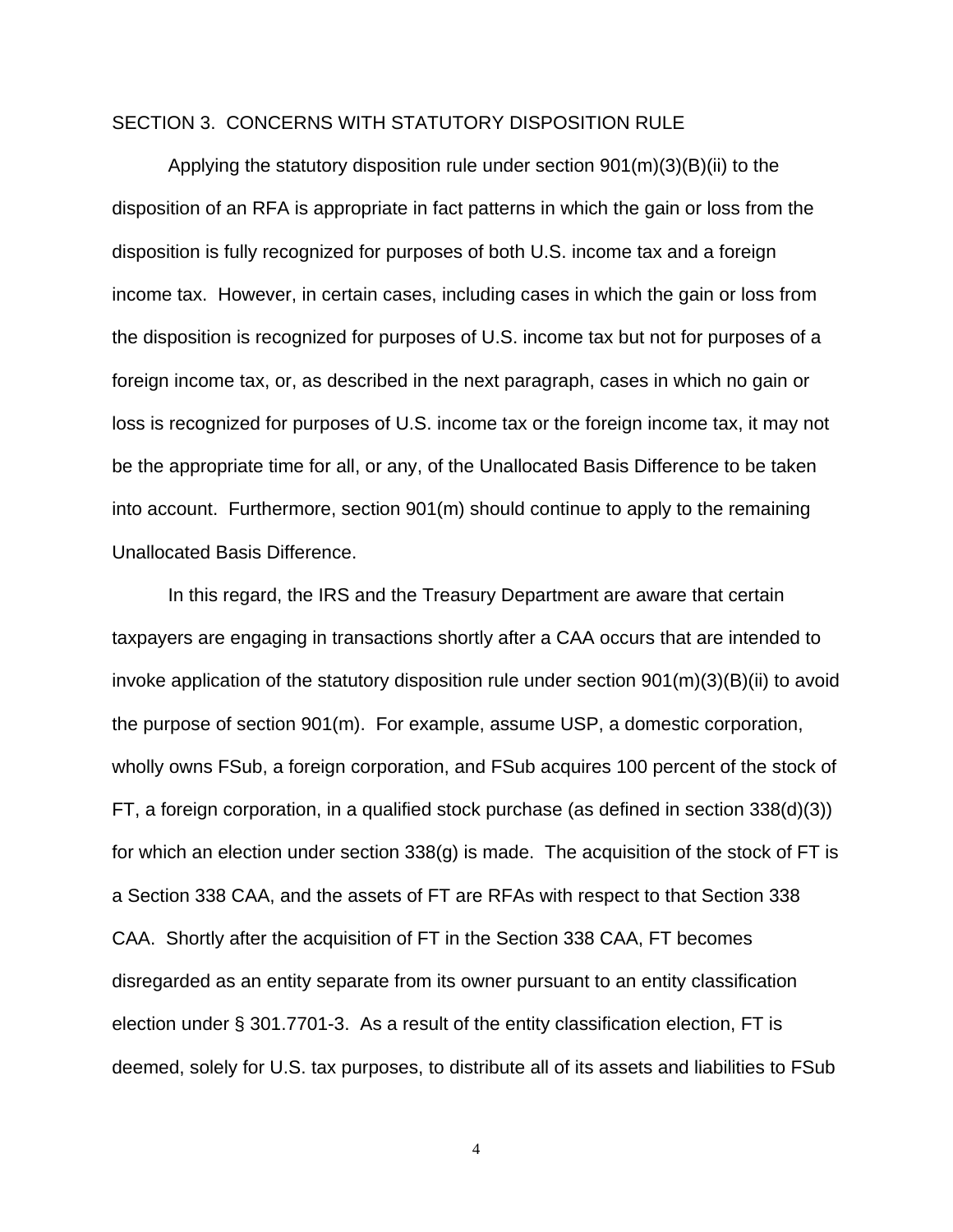in liquidation (deemed liquidation) immediately before the closing of the day before the election is effective. See § 1.338-3(c)(1) and § 301.7701-3(g)(1)(iii) and (g)(3)(ii). On these facts, no gain or loss is recognized on the deemed liquidation by either FT or FSub pursuant to sections 332 and 337.

The taxpayers take the position that the deemed liquidation constitutes a disposition of the RFAs for purposes of section  $901(m)(3)(B)(ii)$ . As a result, taxpayers claim that all of the basis difference with respect to the RFAs is allocated to the final taxable year of FT that occurs by reason of the deemed liquidation, and that no basis difference with respect to the RFAs is allocated to any later taxable year. This claim is made notwithstanding that (i) the disparity in the basis in the assets of FT for purposes of U.S. income tax and the foreign income tax that arose as a result of the Section 338 CAA continues to exist after the deemed liquidation, and (ii) because no gain is recognized for foreign income tax purposes as a result of the deemed liquidation, there is also no foreign income tax that is subject to disqualification under section 901(m) as a result of the liquidation. Although the deemed liquidation of FT is also a CAA, the basis difference that arises with respect to this subsequent CAA generally would be minimal. Taxpayers have engaged in other variations of this transaction, each of which raises significant policy concerns.

Accordingly, under the specific authority granted to the Secretary under sections 901(m)(3)(B)(ii) and 901(m)(7), the IRS and the Treasury Department will issue the regulations described in section 4 of this notice.

#### SECTION 4. REGULATIONS TO BE ISSUED

*.01 Application of Section 901(m) to a Disposition of an RFA*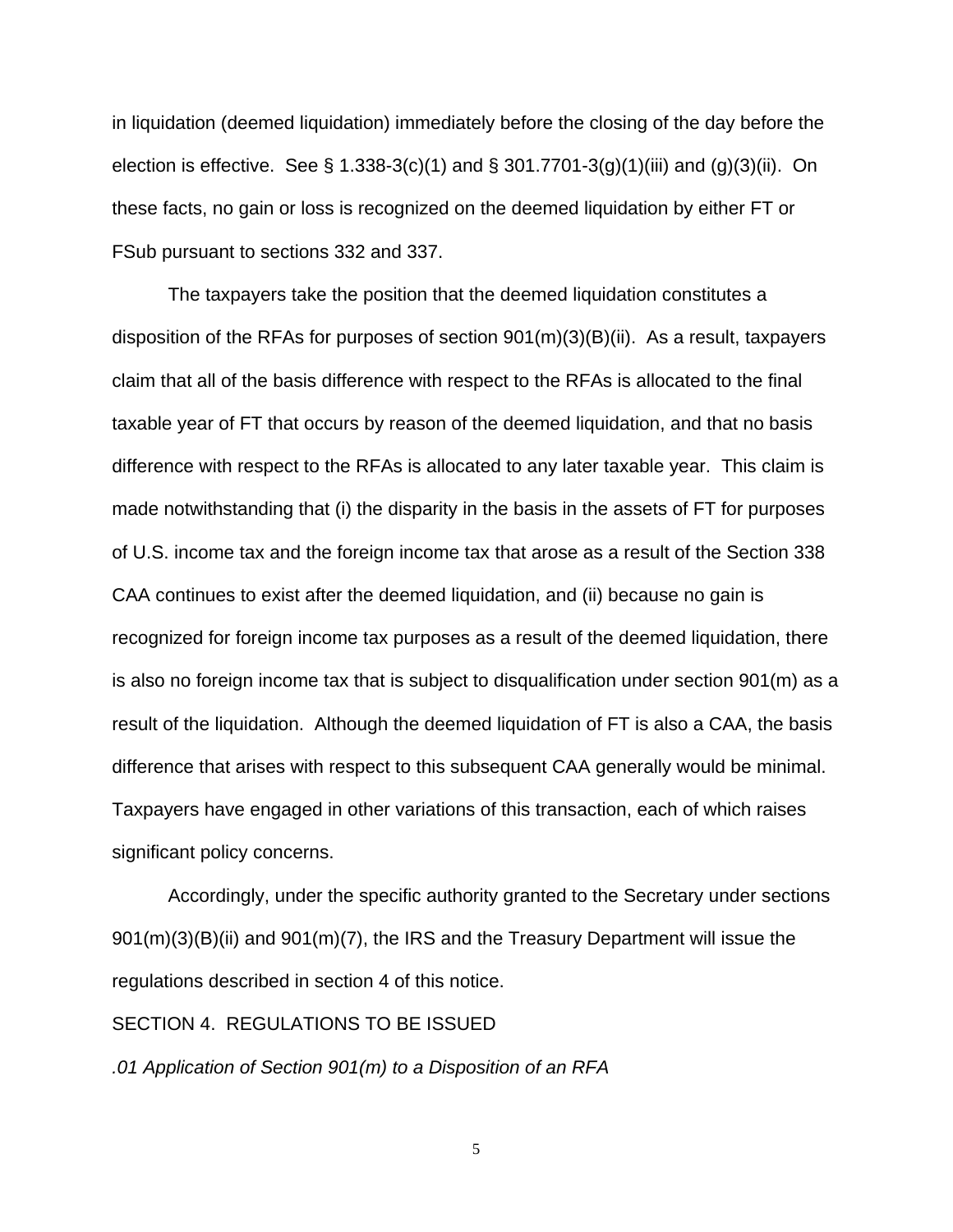For purposes of section 901(m), a disposition means an event (for example, a sale, abandonment, or mark-to-market event) that results in gain or loss being recognized with respect to an RFA for purposes of U.S. income tax or a foreign income tax, or both. For example, in transactions such as those described in section 3 of this notice, the tax-free deemed liquidation arising upon FT's entity classification election does not result in a disposition of an asset for purposes of section 901(m). See section 4.04, Example 1.

The portion of a basis difference with respect to an RFA that is taken into account for a taxable year as a result of a disposition (Disposition Amount) will be determined pursuant to either of two rules. First, if a disposition is fully taxable (that is, results in all gain or loss, if any, being recognized with respect to the RFA) for purposes of both U.S. income tax and a foreign income tax, the Disposition Amount is equal to the Unallocated Basis Difference. This is because there generally will no longer be a disparity in the basis of the RFA for purposes of U.S. income tax and the foreign income tax (U.S. Basis and Foreign Basis, respectively).

Second, if a disposition is not fully taxable for purposes of both U.S. income tax and a foreign income tax, generally there will continue to be a disparity in the U.S. Basis and the Foreign Basis following the disposition, and it is appropriate for the RFA to continue to be subject to section 901(m). To the extent that the disparity in the U.S. Basis and the Foreign Basis is reduced as a result of the disposition, however, a portion of the Unallocated Basis Difference (or in certain cases, all of the Unallocated Basis Difference) should be taken into account. Whether the disposition reduces the basis disparity will depend on whether the basis difference is positive or negative and the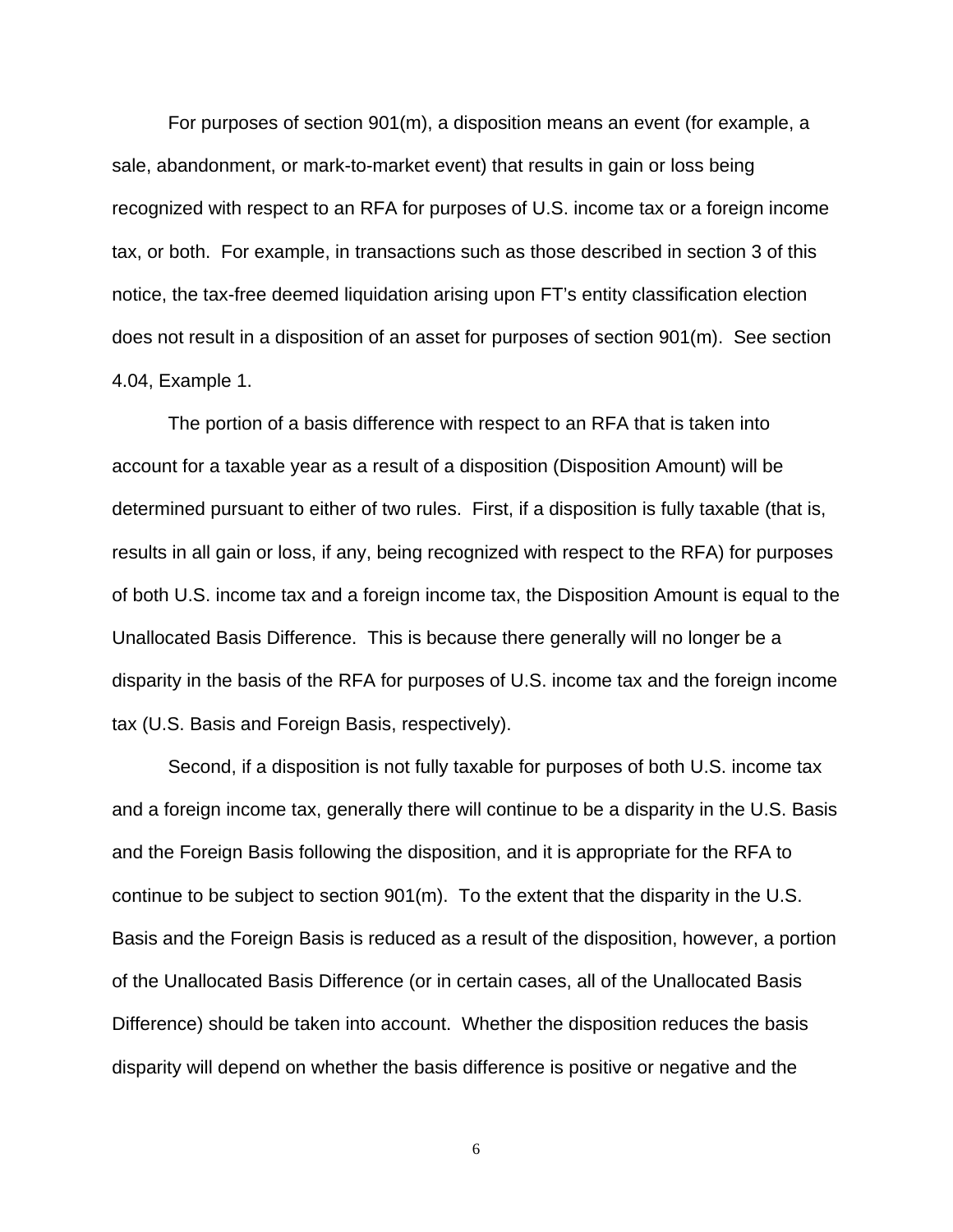jurisdiction in which gain or loss is recognized.

In the case of a positive basis difference, a reduction in basis disparity generally will occur upon a disposition of an RFA if (i) gain is recognized for purposes of a foreign income tax (Foreign Disposition Gain), which generally results in an increase in the Foreign Basis of the RFA, or (ii) loss is recognized for U.S. income tax purposes (U.S. Disposition Loss), which generally results in a decrease in the U.S. Basis of the RFA. Accordingly, if the RFA has a positive basis difference, the Disposition Amount equals the lesser of:

(i) any Foreign Disposition Gain plus any U.S. Disposition Loss (solely for this purpose, expressed as a positive amount), or

(ii) the Unallocated Basis Difference.

In the case of a negative basis difference, a reduction in basis disparity generally will occur upon a disposition of an RFA if (i) loss is recognized for purposes of a foreign income tax (Foreign Disposition Loss), which generally results in a decrease in the Foreign Basis of the RFA, or (ii) gain is recognized for U.S. income tax purposes (U.S. Disposition Gain), which generally results in an increase in the U.S. Basis of the RFA. Accordingly, if the RFA has a negative basis difference, the Disposition Amount equals the greater of the following amounts:

(i) any Foreign Disposition Loss plus any U.S. Disposition Gain (solely for this purpose, expressed as a negative amount), or

(ii) the Unallocated Basis Difference.

To the extent the entire Unallocated Basis Difference is not taken into account as a Disposition Amount, section 901(m) continues to apply to the remaining Unallocated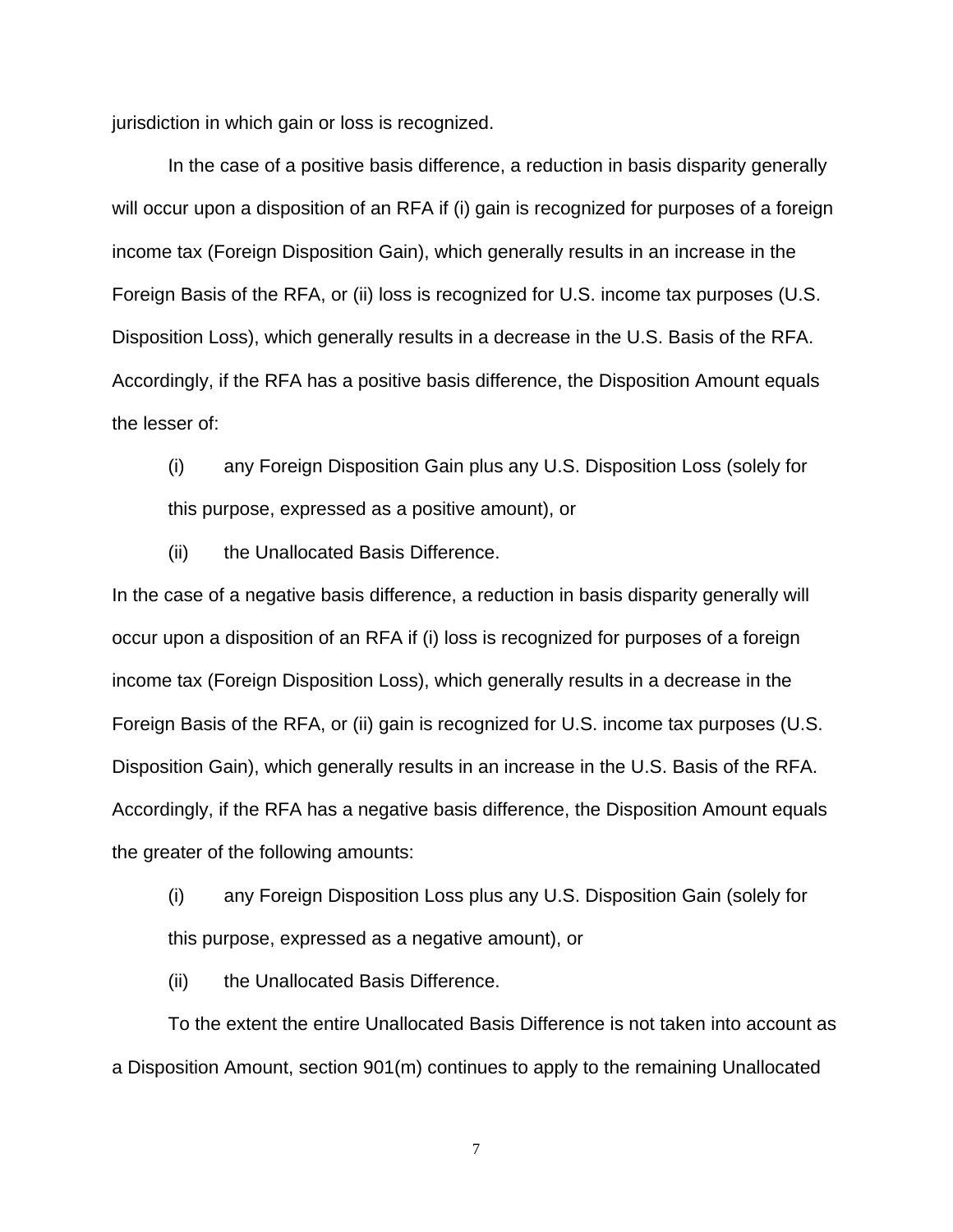Basis Difference. See section 4.03 of this notice.

### *.02 Special Rules for a Section 743(b) CAA*

If an RFA is subject to a Section 743(b) CAA, the basis difference generally is the resulting basis adjustment under section 743(b) that is allocated to the RFA under the rules of section 755.

If an RFA was subject to a Section 743(b) CAA and subsequently there is a disposition of the RFA, consistent with the computation of basis difference in a Section 743(b) CAA, the computation of the Disposition Amount only takes into account the amount of gains and losses that are attributable to the partnership interest that was transferred in the Section 743(b) CAA. Accordingly, for purposes of determining the Disposition Amount, Foreign Disposition Gain or Foreign Disposition Loss means the amount of gain or loss recognized for purposes of a foreign income tax on the disposition of the RFA that is allocable to the partnership interest that was transferred in the Section 743(b) CAA. In addition, U.S. Disposition Gain or U.S. Disposition Loss means the amount of gain or loss recognized for U.S. income tax purposes on the disposition of the RFA that is allocable to the partnership interest that was transferred in the Section 743(b) CAA, taking into account the basis adjustment under section 743(b) that was allocated to the RFA under section 755.

#### *.03 Continuing Application of Section 901(m) to Remaining Basis Difference*

Section 901(m) continues to apply to an RFA until the entire basis difference in the RFA has been taken into account under section 901(m)(3)(B)(i) using the applicable cost recovery method for U.S. income tax purposes or as a Disposition Amount (or both). Thus, even if there is a change in the ownership of an RFA, for example, by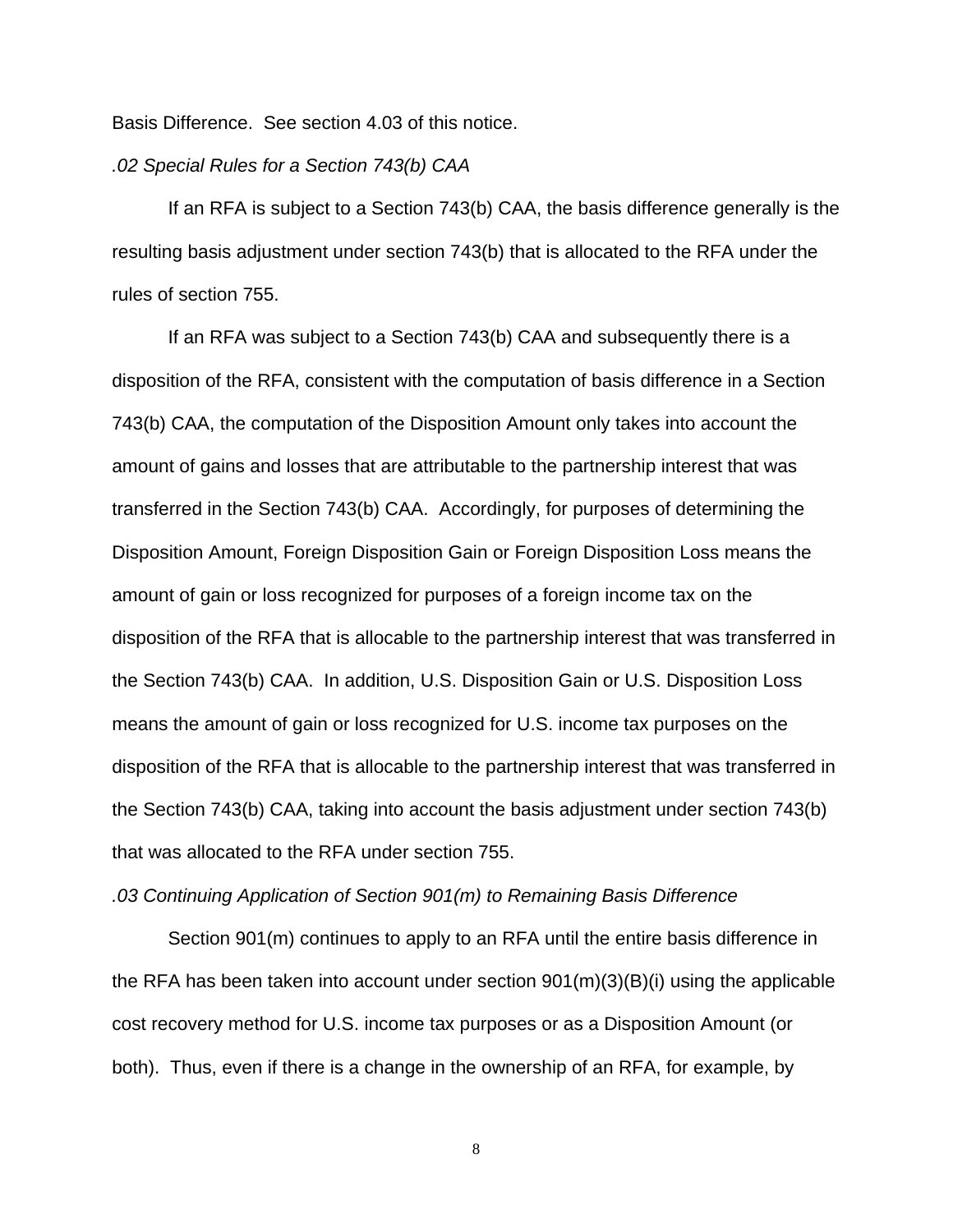reason of a transaction that is a disposition only for U.S. income tax purposes, section 901(m) continues to apply to the RFA until any remaining Unallocated Basis Difference in the RFA has been taken into account. The IRS and the Treasury Department are continuing to consider whether and to what extent section 901(m) should apply to an asset received in exchange for an RFA in a transaction in which the basis of the asset is determined by reference to the basis of the RFA transferred.

If an RFA is subject to multiple Section 743(b) CAAs (Prior Section 743(b) CAA and Subsequent Section 743(b) CAA) and the same partnership interest is acquired in both the Prior Section 743(b) CAA and the Subsequent Section 743(b) CAA, the RFA will be treated as having no Unallocated Basis Difference with respect to the Prior Section 743(b) CAA for purposes of applying section 901(m) to the Subsequent Section 743(b) CAA if the basis difference for the Subsequent Section 743(b) CAA is determined independently from the Prior Section 743(b) CAA. In this regard, see generally § 1.743-1(f) and proposed § 1.743-1(f)(2). If the Subsequent Section 743(b) CAA results from the acquisition of only a portion of the partnership interest acquired in the Prior Section 743(b) CAA, then the transferor will be required to equitably apportion the Unallocated Basis Difference attributable to the Prior Section 743(b) CAA with respect to the RFA between the portion retained by the transferor and the portion transferred. With respect to the portion transferred, the RFA will be treated as having no Unallocated Basis Difference with respect to the Prior Section 743(b) CAA for purposes of applying section 901(m) to the Subsequent Section 743(b) CAA if the basis difference for the Subsequent Section 743(b) CAA is determined independently from the Prior Section 743(b) CAA.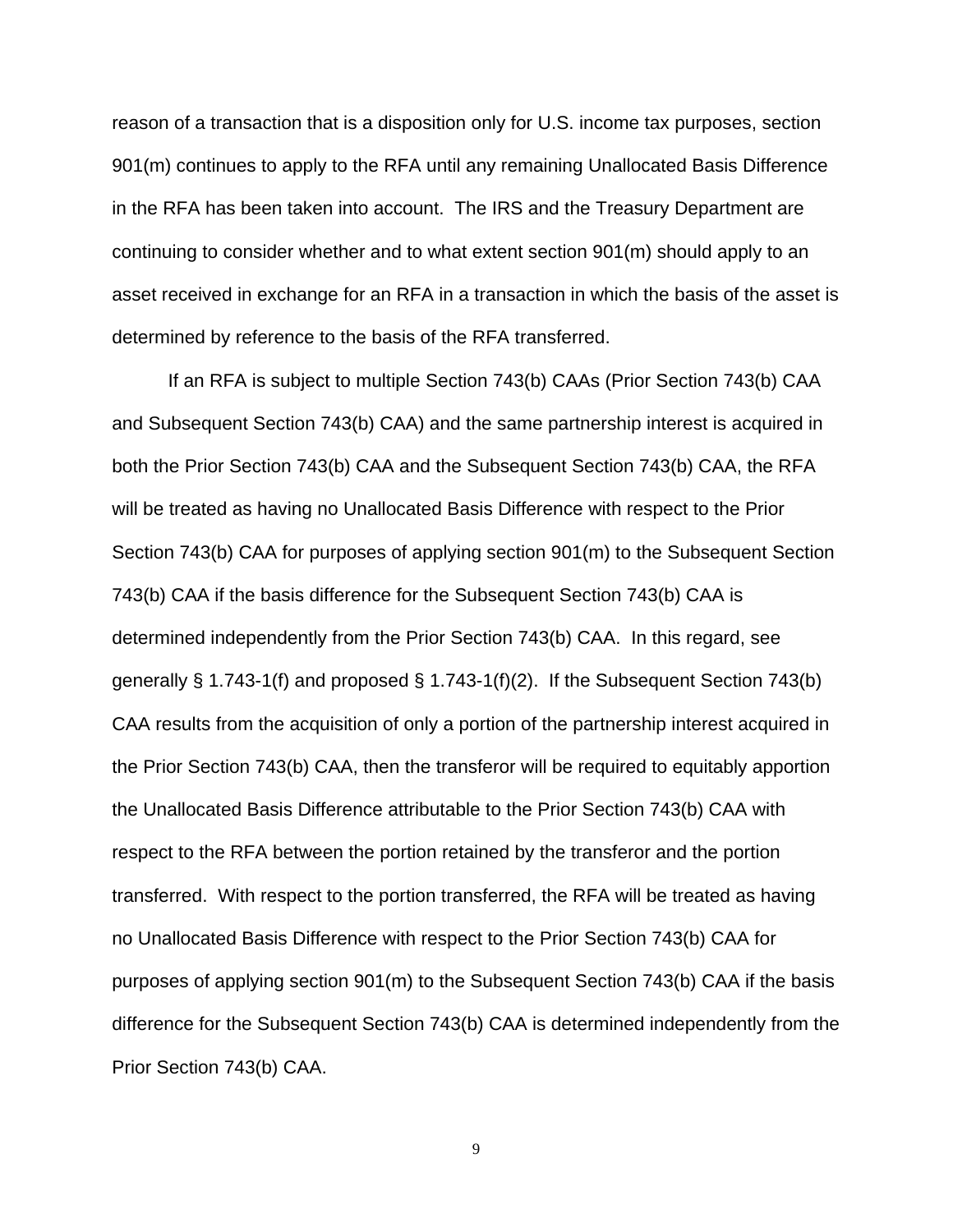# *.04 Examples*

Example 1. (i) Facts. USP, a domestic corporation, wholly owns CFC, a foreign corporation organized under the laws of Country A. FT is an unrelated foreign corporation organized under the laws of Country A and subject to Country A income tax. FT owns one asset (Asset), a parcel of land. On January 1, Year 1, CFC acquires all the stock of FT in exchange for 300u (Acquisition) in a qualified stock purchase for which an election under section 338(g) is made. The Acquisition is treated as an asset acquisition for U.S. income tax purposes and as a stock acquisition for Country A income tax purposes. Immediately before the Acquisition, Asset had a U.S. Basis and Foreign Basis of 100u. Effective on February 1, Year 1, FT elects to be disregarded as an entity separate from its owner pursuant to § 301.7701-3. As a result of the election, FT is deemed, solely for U.S. tax purposes, to distribute Asset to CFC in liquidation (Deemed Liquidation) immediately before the closing of the day before the election is effective pursuant to § 301.7701-3(g)(1)(iii) and -3(g)(3)(ii). No gain or loss is recognized on the Deemed Liquidation for purposes of either U.S. income tax or Country A income tax.

(ii) Analysis. The Acquisition is a Section 338 CAA because section 338(a) applies to the qualified stock purchase of FT stock with respect to which the section 338(g) election is made. Immediately after the Acquisition, Asset is an RFA owned by CFC with a basis difference of 200u (300u – 100u). Because the Deemed Liquidation does not result in gain or loss being recognized with respect to Asset for purposes of U.S. income tax or Country A income tax, there is no disposition of Asset for purposes of section 901(m). Accordingly no basis difference with respect to Asset is taken into account by FT as a result of the Deemed Liquidation. Furthermore, section 901(m) will continue to apply to the basis difference with respect to Asset, as held by CFC for U.S. income tax purposes, until the entire 200u basis difference has been taken into account under section 901(m)(3)(B).

**Example 2.** (i) Facts. The facts are the same as **Example 1**, except that FT does not elect to be disregarded as an entity separate from its owner. Instead, on March 1, Year 1, FT transfers Asset (worth 300u and U.S. Basis of 300u) to FC (Transfer), an unrelated controlled foreign corporation organized under the laws of Country A, in exchange for stock of FC worth 250u and 50u of cash. The Transfer results in gain of 50u recognized for Country A income tax purposes. Although the Transfer is a taxable transaction for U.S. income tax purposes, no gain or loss is recognized for U.S. income tax purposes because the amount realized and the U.S. Basis are the same amount.

(ii) Analysis. Because the Transfer results in gain being recognized by FT with respect to Asset for Country A income tax purposes, there is a disposition of Asset for purposes of section 901(m). Accordingly, FT takes into account the portion of the basis difference with respect to Asset equal to the Disposition Amount of 50u (the lesser of the Foreign Disposition Gain of 50u or the Unallocated Basis Difference of 200u). Section 901(m) will continue to apply to Asset, as held by FC, until the remaining 150u basis difference (200u – 50u) has been taken into account under section 901(m)(3)(B).